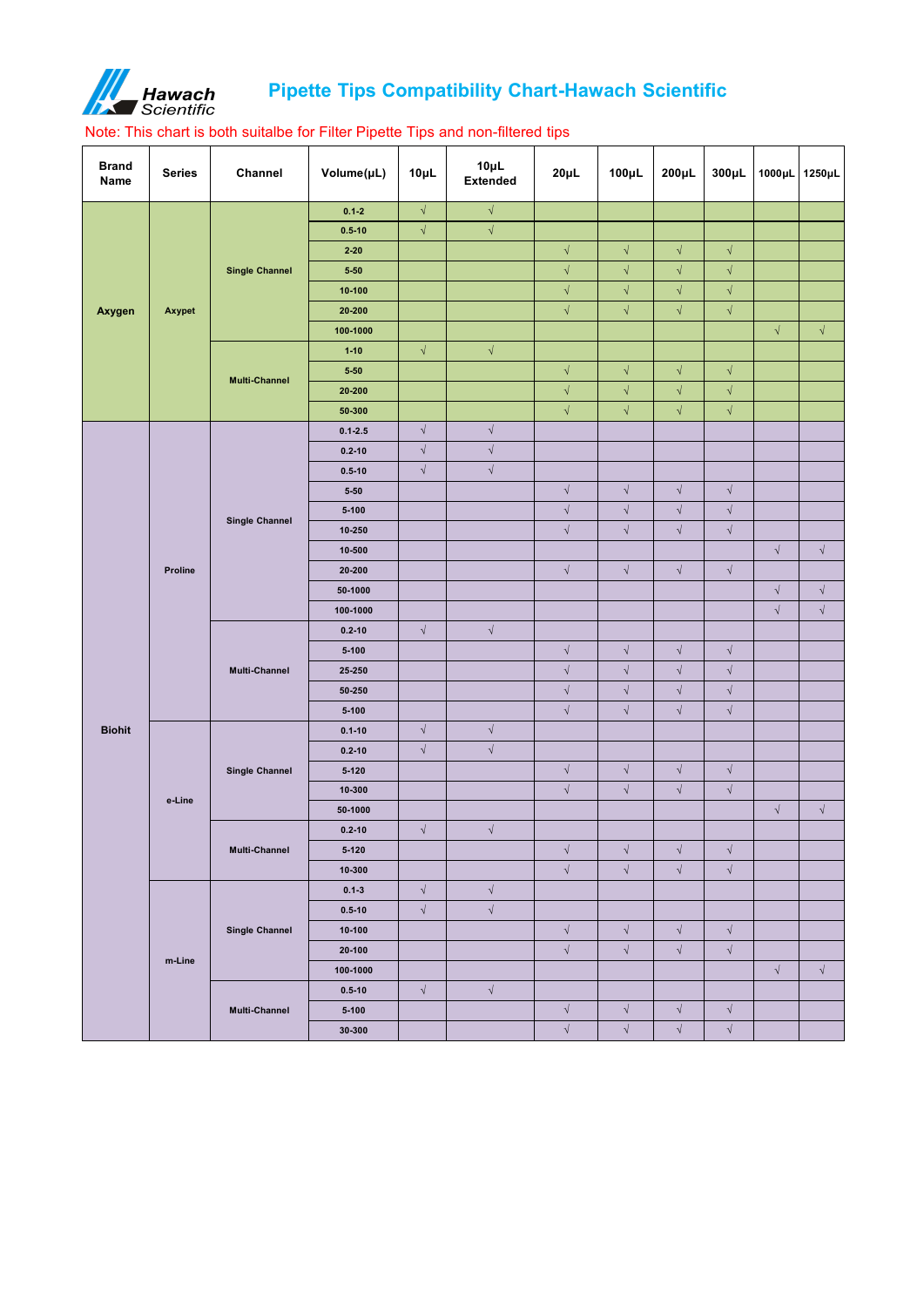|                  |                                                                            |                       | $0.1 - 1$        | $\sqrt{ }$ | $\sqrt{}$  |                      |                      |            |                      |            |            |
|------------------|----------------------------------------------------------------------------|-----------------------|------------------|------------|------------|----------------------|----------------------|------------|----------------------|------------|------------|
|                  |                                                                            |                       | $0.5 - 10$       | $\sqrt{ }$ | $\sqrt{ }$ |                      |                      |            |                      |            |            |
|                  |                                                                            | <b>Single Channel</b> | $2 - 20$         |            |            | $\sqrt{ }$           | $\sqrt{ }$           | $\sqrt{2}$ | $\sqrt{ }$           |            |            |
|                  |                                                                            |                       | $5 - 50$         |            |            | $\sqrt{ }$           | $\sqrt{ }$           | $\sqrt{ }$ | $\sqrt{ }$           |            |            |
|                  |                                                                            |                       | $10 - 100$       |            |            | $\sqrt{ }$           | $\sqrt{ }$           | $\sqrt{2}$ | $\sqrt{ }$           |            |            |
| <b>BrandTech</b> |                                                                            |                       | 20-200           |            |            | $\sqrt{ }$           | $\sqrt{ }$           | $\sqrt{2}$ | $\sqrt{ }$           |            |            |
|                  |                                                                            |                       | 25-250           |            |            | $\sqrt{ }$           | $\sqrt{ }$           | $\sqrt{2}$ | $\sqrt{ }$           |            |            |
|                  |                                                                            |                       |                  |            |            |                      |                      |            |                      |            |            |
|                  |                                                                            |                       | 100-1000         |            |            |                      |                      |            |                      | $\sqrt{}$  | $\sqrt{ }$ |
|                  |                                                                            |                       | $0.5 - 10$       | $\sqrt{ }$ | $\sqrt{ }$ |                      |                      |            |                      |            |            |
|                  | <b>Transferpett</b>                                                        |                       | $2 - 20$         |            |            | $\sqrt{ }$           | $\sqrt{ }$           | $\sqrt{}$  | $\sqrt{ }$           |            |            |
|                  | $\mathbf{e}$                                                               |                       | $2.5 - 25$       |            |            | $\sqrt{ }$           | $\sqrt{ }$           | $\sqrt{2}$ | $\sqrt{ }$           |            |            |
|                  |                                                                            | <b>Multi-Channel</b>  | $5 - 50$         |            |            | $\sqrt{ }$           | $\sqrt{ }$           | $\sqrt{2}$ | $\sqrt{ }$           |            |            |
|                  |                                                                            |                       | $10 - 100$       |            |            | $\sqrt{ }$           | $\sqrt{ }$           | $\sqrt{2}$ | $\sqrt{ }$           |            |            |
|                  |                                                                            |                       | 20-200           |            |            | $\sqrt{ }$           | $\sqrt{ }$           | $\sqrt{2}$ | $\sqrt{ }$           |            |            |
|                  |                                                                            |                       | 30-300           |            |            | $\sqrt{ }$           | $\sqrt{ }$           | $\sqrt{2}$ | $\sqrt{ }$           |            |            |
|                  |                                                                            |                       |                  |            |            |                      |                      |            |                      |            |            |
|                  |                                                                            |                       | $0.2 - 2$        | $\sqrt{ }$ | $\sqrt{ }$ |                      |                      |            |                      |            |            |
|                  |                                                                            |                       | $0.5 - 10$       | $\sqrt{ }$ | $\sqrt{}$  |                      |                      |            |                      |            |            |
|                  |                                                                            |                       | $5 - 50$         |            |            | $\sqrt{}$            | $\sqrt{}$            | $\sqrt{2}$ | $\sqrt{ }$           |            |            |
| <b>Capp Aero</b> |                                                                            | Single /Multi-Channel | 10-100           |            |            | $\sqrt{}$            | $\sqrt{}$            | $\sqrt{2}$ | $\sqrt{ }$           |            |            |
|                  |                                                                            |                       | 25-200           |            |            | $\sqrt{\phantom{a}}$ | $\sqrt{ }$           | $\sqrt{ }$ | $\sqrt{ }$           |            |            |
|                  |                                                                            |                       | 50-300           |            |            | $\sqrt{\phantom{a}}$ | $\sqrt{ }$           | $\sqrt{ }$ | $\sqrt{ }$           |            |            |
|                  |                                                                            |                       | 100-1000         |            |            |                      |                      |            |                      | $\sqrt{ }$ | $\sqrt{}$  |
|                  |                                                                            |                       | $0.1 - 2$        | $\sqrt{ }$ | $\sqrt{ }$ |                      |                      |            |                      |            |            |
|                  |                                                                            |                       | $0.5 - 10$       | $\sqrt{ }$ | $\sqrt{}$  |                      |                      |            |                      |            |            |
|                  |                                                                            |                       | $2 - 20$         |            |            | $\sqrt{ }$           | $\sqrt{ }$           | $\sqrt{}$  | $\sqrt{ }$           |            |            |
|                  |                                                                            | <b>Single Channel</b> |                  |            |            | $\sqrt{ }$           | $\sqrt{ }$           | $\sqrt{2}$ | $\sqrt{ }$           |            |            |
|                  | Labpette<br><b>Discovery or</b><br><b>Biopette™</b><br>-<br>Plus           |                       | $10 - 100$       |            |            |                      |                      |            |                      |            |            |
|                  |                                                                            |                       | 20-200           |            |            | $\sqrt{ }$           | $\sqrt{ }$           | $\sqrt{2}$ | $\sqrt{ }$           |            |            |
|                  |                                                                            |                       | 100-1000         |            |            |                      |                      |            |                      | $\sqrt{}$  | $\sqrt{}$  |
|                  |                                                                            | <b>Multi-Channel</b>  | $1 - 10$         | $\sqrt{ }$ | $\sqrt{2}$ |                      |                      |            |                      |            |            |
|                  |                                                                            |                       | $5 - 50$         |            |            | $\sqrt{ }$           | $\sqrt{ }$           | $\sqrt{2}$ | $\sqrt{ }$           |            |            |
|                  |                                                                            |                       | 20-200           |            |            | $\sqrt{ }$           | $\sqrt{ }$           | $\sqrt{2}$ | $\sqrt{ }$           |            |            |
| Labnet           |                                                                            |                       | 50-300           |            |            | $\sqrt{ }$           | $\sqrt{ }$           | $\sqrt{2}$ | $\sqrt{ }$           |            |            |
|                  |                                                                            |                       | $0.5 - 10$       | $\sqrt{ }$ | $\sqrt{}$  |                      |                      |            |                      |            |            |
|                  |                                                                            |                       | $2 - 20$         | $\sqrt{ }$ | $\sqrt{ }$ |                      |                      |            |                      |            |            |
|                  |                                                                            | <b>Single Channel</b> | $10 - 200$       |            |            | $\sqrt{ }$           | $\sqrt{ }$           | $\sqrt{2}$ | $\sqrt{ }$           |            |            |
|                  |                                                                            |                       | 100-1000         |            |            |                      |                      |            |                      | $\sqrt{ }$ | $\sqrt{ }$ |
|                  | <b>BioPette E</b>                                                          |                       |                  |            |            |                      |                      |            |                      |            |            |
|                  |                                                                            | <b>Multi-Channel</b>  | $0.5 - 10$       | $\sqrt{ }$ | $\sqrt{ }$ |                      |                      |            |                      |            |            |
|                  |                                                                            |                       | $2 - 20$         | $\sqrt{ }$ | $\sqrt{}$  |                      |                      |            |                      |            |            |
|                  |                                                                            |                       | $10 - 200$       |            |            | $\sqrt{ }$           | $\sqrt{ }$           | $\sqrt{2}$ | $\sqrt{ }$           |            |            |
|                  |                                                                            |                       | 100-1200         |            |            |                      |                      |            |                      | $\sqrt{}$  | $\sqrt{ }$ |
| <b>Matrix</b>    | Impact/<br>$\text{Im} \ensuremath{\mathsf{p}} \ensuremath{\mathsf{act}}^2$ | Single /Multi-Channel | $2 - 125$        |            |            | $\sqrt{ }$           | $\sqrt{ }$           | $\sqrt{ }$ | $\sqrt{ }$           |            |            |
| Nichryo/         |                                                                            |                       | $0.5 - 10$       | $\sqrt{ }$ | $\sqrt{ }$ |                      |                      |            |                      |            |            |
| Oxford           | <b>Benchmate</b>                                                           | <b>Single Channel</b> | $2 - 20$         |            |            | $\sqrt{ }$           | $\sqrt{ }$           | $\sqrt{2}$ | $\sqrt{ }$           |            |            |
|                  |                                                                            |                       | $10 - 50$        |            |            | $\sqrt{ }$           | $\sqrt{ }$           | $\sqrt{2}$ | $\sqrt{ }$           |            |            |
|                  |                                                                            |                       | E-MIC-10,0.5-10  | $\sqrt{ }$ | $\sqrt{ }$ |                      |                      |            |                      |            |            |
|                  |                                                                            | <b>Single Channel</b> | E2-25, 2.5-25    |            |            | $\sqrt{ }$           | $\sqrt{ }$           | $\sqrt{2}$ | $\sqrt{ }$           |            |            |
|                  |                                                                            |                       |                  |            |            |                      |                      |            |                      |            |            |
|                  |                                                                            |                       | E2-100,10-100    |            |            | $\sqrt{}$            | $\sqrt{ }$           | $\sqrt{ }$ | $\sqrt{ }$           |            |            |
|                  | EDP3                                                                       |                       | E2-250,25-250    |            |            | $\sqrt{ }$           | $\sqrt{ }$           | $\sqrt{ }$ | $\sqrt{ }$           |            |            |
|                  |                                                                            |                       | E2-1000,100-1000 |            |            |                      |                      |            |                      |            | $\sqrt{ }$ |
| Rainin           |                                                                            | <b>Multi-Channel</b>  | EP-M8-10,0.5-10  | $\sqrt{ }$ | $\sqrt{ }$ |                      |                      |            |                      |            |            |
|                  |                                                                            |                       | EP-M8-250,10-250 |            |            | $\sqrt{ }$           | $\sqrt{ }$           | $\sqrt{2}$ | $\sqrt{ }$           |            |            |
|                  |                                                                            |                       | R2,0.1-2         | $\sqrt{ }$ | $\sqrt{}$  |                      |                      |            |                      |            |            |
|                  |                                                                            |                       | R10,0.2-10       | $\sqrt{ }$ | $\sqrt{}$  |                      |                      |            |                      |            |            |
|                  | <b>Latch Mode</b>                                                          | <b>Single Channel</b> | R20,2-20         |            |            | $\sqrt{}$            | $\sqrt{\phantom{a}}$ | $\sqrt{}$  | $\sqrt{\phantom{a}}$ |            |            |
|                  |                                                                            |                       | R100,10-100      |            |            | $\sqrt{\phantom{a}}$ | $\sqrt{}$            | $\sqrt{}$  | $\sqrt{ }$           |            |            |
|                  |                                                                            |                       | R200,20-200      |            |            | $\sqrt{\phantom{a}}$ | $\sqrt{\phantom{a}}$ | $\sqrt{}$  | $\sqrt{}$            |            |            |
|                  |                                                                            |                       | R1000,100-1000   |            |            |                      |                      |            |                      | $\sqrt{ }$ | $\sqrt{2}$ |
|                  |                                                                            |                       |                  |            |            |                      |                      |            |                      |            |            |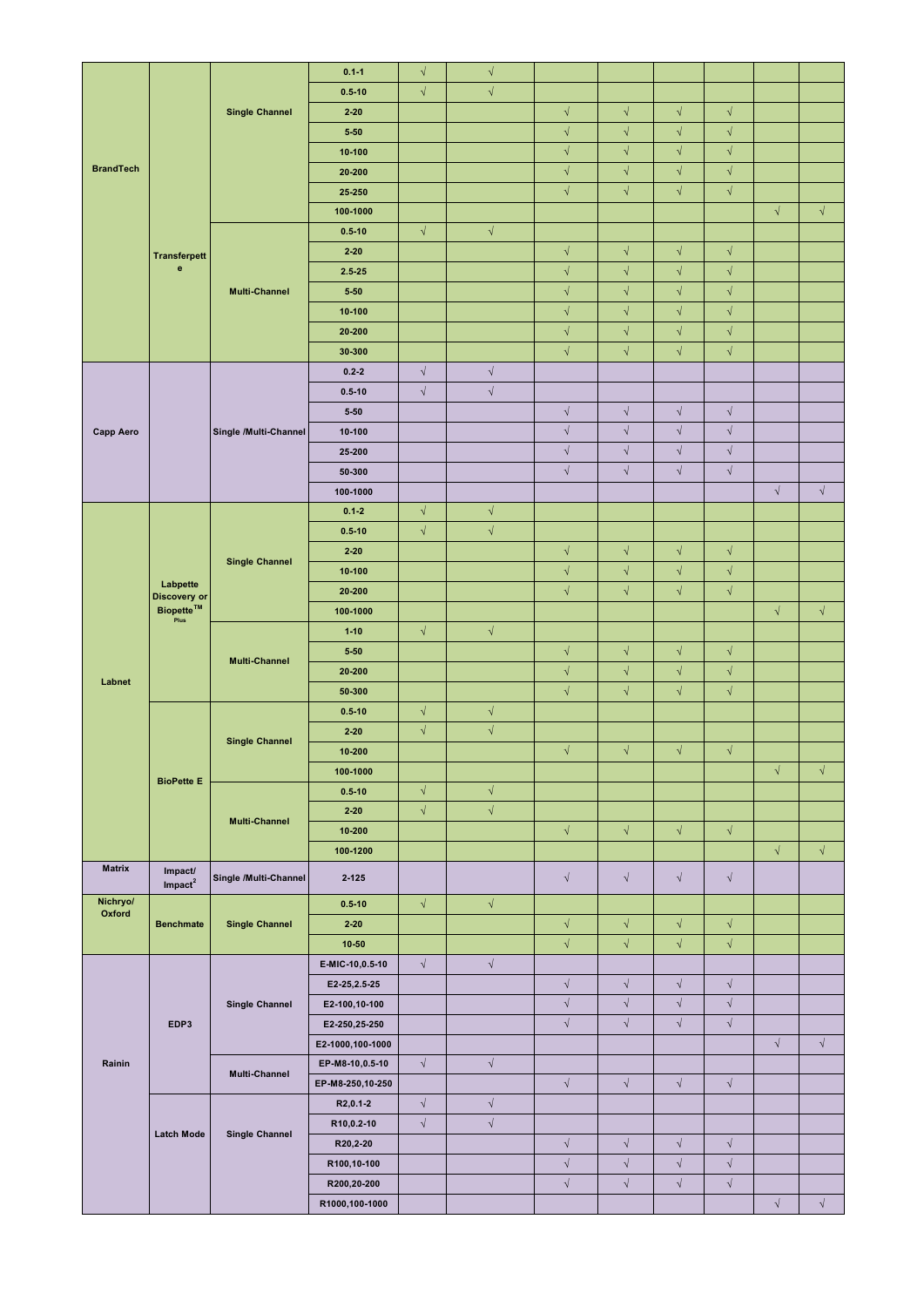|                  |                                                  |                       | $0.1 - 2$            | $\sqrt{ }$ | $\sqrt{ }$ |                          |                          |                          |                          |            |            |
|------------------|--------------------------------------------------|-----------------------|----------------------|------------|------------|--------------------------|--------------------------|--------------------------|--------------------------|------------|------------|
|                  |                                                  |                       | $0.2 - 2$            | $\sqrt{ }$ | $\sqrt{ }$ |                          |                          |                          |                          |            |            |
|                  |                                                  |                       | $0.5 - 10$           | $\sqrt{ }$ | $\sqrt{ }$ |                          |                          |                          |                          |            |            |
|                  |                                                  |                       | $1 - 10$             | $\sqrt{}$  | $\sqrt{ }$ |                          |                          |                          |                          |            |            |
|                  |                                                  | <b>Single Channel</b> | $2 - 20$             |            |            | $\sqrt{ }$               | $\sqrt{ }$               | $\sqrt{}$                | $\sqrt{ }$               |            |            |
|                  |                                                  |                       | $10 - 100$           |            |            | $\sqrt{}$                | $\sqrt{ }$               | $\sqrt{}$                | $\sqrt{ }$               |            |            |
| <b>Socorex</b>   | Callbra/                                         |                       | 20-200               |            |            | $\sqrt{ }$               | $\sqrt{}$                | $\sqrt{2}$               | $\sqrt{ }$               |            |            |
|                  | <b>Accura</b>                                    |                       | 100-1000             |            |            |                          |                          |                          |                          | $\sqrt{ }$ | $\sqrt{ }$ |
|                  |                                                  |                       | $1-10$               | $\sqrt{ }$ | $\sqrt{ }$ |                          |                          |                          |                          |            |            |
|                  |                                                  |                       | $5 - 50$             |            |            | $\sqrt{ }$               | $\sqrt{ }$               | $\sqrt{2}$               | $\sqrt{ }$               |            |            |
|                  |                                                  | <b>Multi-Channel</b>  | $10 - 100$           |            |            | $\sqrt{ }$               | $\sqrt{ }$               | $\sqrt{}$                | $\sqrt{ }$               |            |            |
|                  |                                                  |                       | 20-200               |            |            | $\sqrt{ }$               | $\sqrt{ }$               | $\sqrt{ }$               | $\sqrt{ }$               |            |            |
|                  |                                                  |                       |                      |            |            | $\sqrt{ }$               | $\sqrt{ }$               | $\sqrt{ }$               | $\sqrt{ }$               |            |            |
|                  |                                                  |                       | 50-200               |            |            |                          |                          |                          |                          |            |            |
|                  |                                                  |                       | $0.1 - 2$            | $\sqrt{}$  | $\sqrt{}$  |                          |                          |                          |                          |            |            |
|                  |                                                  |                       | $0.5 - 10$           | $\sqrt{}$  | $\sqrt{}$  |                          |                          |                          |                          |            |            |
|                  |                                                  |                       | $2 - 20$             |            |            | $\sqrt{ }$               | $\sqrt{ }$               | $\sqrt{2}$               | $\sqrt{ }$               |            |            |
|                  |                                                  | <b>Single Channel</b> | $5 - 50$             |            |            | $\sqrt{ }$               | $\sqrt{ }$               | $\sqrt{ }$               | $\sqrt{ }$               |            |            |
|                  |                                                  |                       | $10 - 100$           |            |            | $\sqrt{ }$               | $\sqrt{ }$               | $\sqrt{ }$               | $\sqrt{ }$               |            |            |
| <b>VWR</b>       | <b>VWR</b> and<br><b>VWR</b><br><b>Signature</b> |                       | 20-200               |            |            | $\sqrt{ }$               | $\sqrt{}$                | $\sqrt{ }$               | $\sqrt{ }$               |            |            |
|                  |                                                  |                       | 50-250               |            |            | $\sqrt{ }$               | $\sqrt{}$                | $\sqrt{2}$               | $\sqrt{ }$               |            |            |
|                  |                                                  |                       | 100-1000             |            |            |                          |                          |                          |                          | $\sqrt{ }$ | $\sqrt{}$  |
|                  |                                                  | <b>Multi-Channel</b>  | $1 - 10$             | $\sqrt{ }$ | $\sqrt{ }$ |                          |                          |                          |                          |            |            |
|                  |                                                  |                       | $5 - 50$             |            |            | $\sqrt{ }$               | $\sqrt{ }$               | $\sqrt{ }$               | $\sqrt{ }$               |            |            |
|                  |                                                  |                       | $20 - 200$           |            |            | $\sqrt{\phantom{a}}$     | $\sqrt{ }$               | $\sqrt{}$                | $\sqrt{ }$               |            |            |
|                  |                                                  |                       | 50-300               |            |            | $\sqrt{ }$               | $\sqrt{ }$               | $\sqrt{}$                | $\sqrt{}$                |            |            |
|                  |                                                  |                       | $0.5 - 10$           | $\sqrt{2}$ | $\sqrt{ }$ |                          |                          |                          |                          |            |            |
|                  |                                                  |                       | $5 - 100$            |            |            | $\sqrt{ }$               | $\sqrt{ }$               | $\sqrt{ }$               | $\sqrt{ }$               |            |            |
|                  | <b>Eletronic</b>                                 | Single /Multi-Channel | $2 - 200$            |            |            | $\sqrt{ }$               | $\sqrt{ }$               | $\sqrt{}$                | $\sqrt{ }$               |            |            |
|                  |                                                  |                       | 50-1000              |            |            |                          |                          |                          |                          | $\sqrt{ }$ | $\sqrt{ }$ |
|                  |                                                  |                       | $0.1 - 2.5$          | $\sqrt{ }$ | $\sqrt{ }$ |                          |                          |                          |                          |            |            |
|                  |                                                  |                       | $0.1 - 10$           | $\sqrt{ }$ | $\sqrt{ }$ |                          |                          |                          |                          |            |            |
|                  |                                                  |                       |                      |            |            |                          |                          |                          |                          |            |            |
|                  |                                                  |                       | $0.5 - 10$           | $\sqrt{ }$ | $\sqrt{}$  |                          |                          |                          |                          |            |            |
|                  | Reference                                        | Single /Multi-Channel | $2 - 20$             |            |            | $\sqrt{ }$               | $\sqrt{ }$               | $\sqrt{ }$               | $\sqrt{ }$               |            |            |
|                  |                                                  |                       | $10 - 100$           |            |            | $\sqrt{ }$               | $\sqrt{}$                | $\sqrt{2}$               | $\sqrt{ }$               |            |            |
|                  |                                                  |                       | 20-200               |            |            | $\sqrt{ }$               | $\sqrt{ }$               | $\sqrt{2}$               | $\sqrt{ }$               |            |            |
|                  |                                                  |                       | 50-200               |            |            | $\sqrt{ }$               | $\sqrt{ }$               | $\sqrt{2}$               | $\sqrt{ }$               |            |            |
| <b>Eppendorf</b> |                                                  |                       | 100-1000             |            |            |                          |                          |                          |                          | $\sqrt{ }$ | $\sqrt{ }$ |
|                  |                                                  | <b>Single Channel</b> | $0.1 - 2.5$          | $\sqrt{ }$ | $\sqrt{ }$ |                          |                          |                          |                          |            |            |
|                  |                                                  |                       | $0.5 - 10$<br>$2-20$ | $\sqrt{ }$ | $\sqrt{ }$ |                          |                          |                          |                          |            |            |
|                  |                                                  |                       | $10 - 100$           |            |            | $\sqrt{ }$<br>$\sqrt{ }$ | $\sqrt{ }$<br>$\sqrt{ }$ | $\sqrt{ }$<br>$\sqrt{ }$ | $\sqrt{ }$<br>$\sqrt{ }$ |            |            |
|                  |                                                  |                       | $20 - 200$           |            |            | $\sqrt{ }$               | $\sqrt{ }$               | $\sqrt{ }$               | $\sqrt{ }$               |            |            |
|                  |                                                  |                       | 100-1000             |            |            |                          |                          |                          |                          | $\sqrt{ }$ | $\sqrt{ }$ |
|                  | <b>Research</b>                                  | <b>Multi-Channel</b>  | $0.5 - 10$           | $\sqrt{2}$ | $\sqrt{ }$ |                          |                          |                          |                          |            |            |
|                  |                                                  |                       |                      |            |            | $\sqrt{ }$               | $\sqrt{ }$               | $\sqrt{}$                | $\sqrt{ }$               |            |            |
|                  |                                                  |                       | $5 - 100$            |            |            |                          |                          |                          |                          |            |            |
|                  |                                                  |                       | $10 - 100$           |            |            | $\sqrt{}$                | $\sqrt{ }$               | $\sqrt{2}$               | $\sqrt{ }$               |            |            |
|                  |                                                  |                       | $50 - 100$           |            |            | $\sqrt{ }$               | $\sqrt{ }$               | $\sqrt{2}$               | $\sqrt{ }$               |            |            |
|                  |                                                  |                       | 20-300               |            |            | $\sqrt{ }$               | $\sqrt{ }$               | $\sqrt{2}$               | $\sqrt{ }$               |            |            |
|                  |                                                  |                       | 30-300               |            |            | $\sqrt{}$                | $\sqrt{ }$               | $\sqrt{2}$               | $\sqrt{ }$               |            |            |
|                  |                                                  |                       | 50-1200              |            |            |                          |                          |                          |                          | $\sqrt{}$  | $\sqrt{2}$ |
|                  |                                                  | <b>Single Channel</b> | 20-300               |            |            | $\sqrt{ }$               | $\sqrt{ }$               | $\sqrt{ }$               | $\sqrt{ }$               |            |            |
|                  | <b>Research</b>                                  |                       | 50-1000              |            |            |                          |                          |                          |                          | $\sqrt{ }$ | $\sqrt{ }$ |
|                  | Pro                                              |                       | $0.5 - 10$           | $\sqrt{2}$ | $\sqrt{ }$ |                          |                          |                          |                          |            |            |
|                  |                                                  | <b>Multi-Channel</b>  | 20-300               | $\sqrt{2}$ | $\sqrt{}$  |                          |                          |                          |                          |            |            |
|                  | Research<br>Plus                                 | Single /Multi-Channel | 100-1000             |            |            |                          |                          |                          |                          | $\sqrt{ }$ | $\sqrt{}$  |